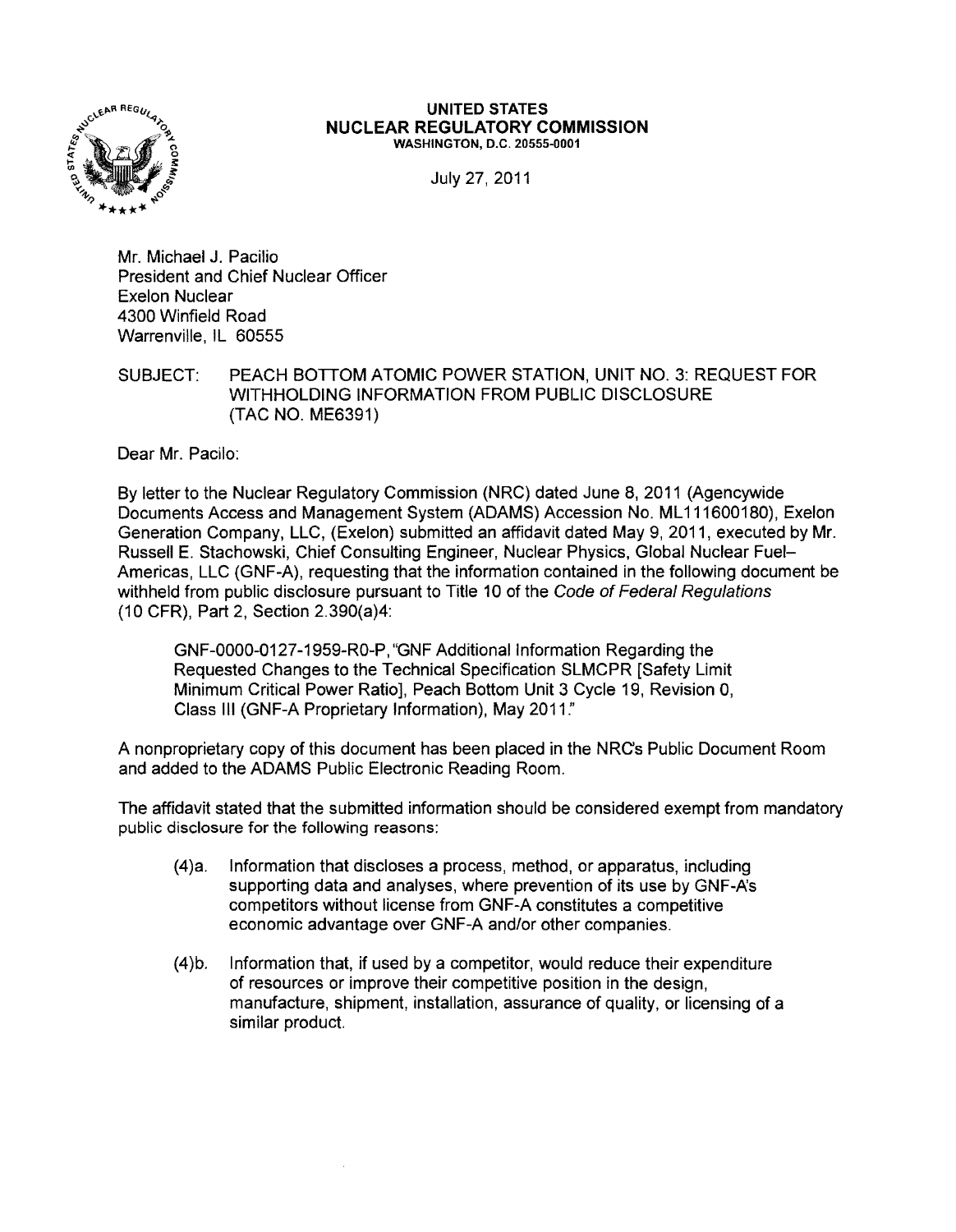## M. Pacilio and the set of the set of the set of the set of the set of the set of the set of the set of the set of the set of the set of the set of the set of the set of the set of the set of the set of the set of the set o

We have reviewed your application and the material in accordance with requirements of 10 CFR 2.390 and, on the basis of your statements, have determined that the submitted information sought to be withheld contains proprietary commercial information and should be withheld from public disclosure.

Therefore, the version of the submitted information marked proprietary will be withheld from public disclosure pursuant to 10 CFR 2.390(b)(5) and Section 103(b) of the Atomic Energy Act of 1954, as amended.

Withholding from public inspection shall not affect the right, if any, of persons properly and directly concerned to inspect the documents. If the need arises, we may send copies of this information to our consultants working in this area. We will, of course, ensure that the consultants have signed the appropriate agreements for handling proprietary information.

If the basis for withholding this information from public inspection should change in the future such that the information could then be made available for public inspection, you should promptly notify the NRC. You also should understand that the NRC may have cause to review this determination in the future, for example, if the scope of a Freedom of Information Act request includes your information. In all review situations, if the NRC makes a determination adverse to the above, you will be notified in advance of any public disclosure.

If you have any questions regarding this matter, I may be reached at 301-415-3204.

advance of any public disclosure.<br>ter, I may be reached at 301-415-3204.<br>Sincerely,<br> $\binom{1}{2}$ 

John D. Hughey, Project Manager Plant Licensing Branch 1-2 Division of Operating Reactor Licensing Office of Nuclear Reactor Regulation

Docket No. 50-278

cc: Mr. Russell E. Stachowski Chief Consulting Engineer, Nuclear Physics Global Nuclear Fuel - Americas, LLC 3901 Castle Hayne Road Wilmington, NC 28401

Additional distribution via ListServ